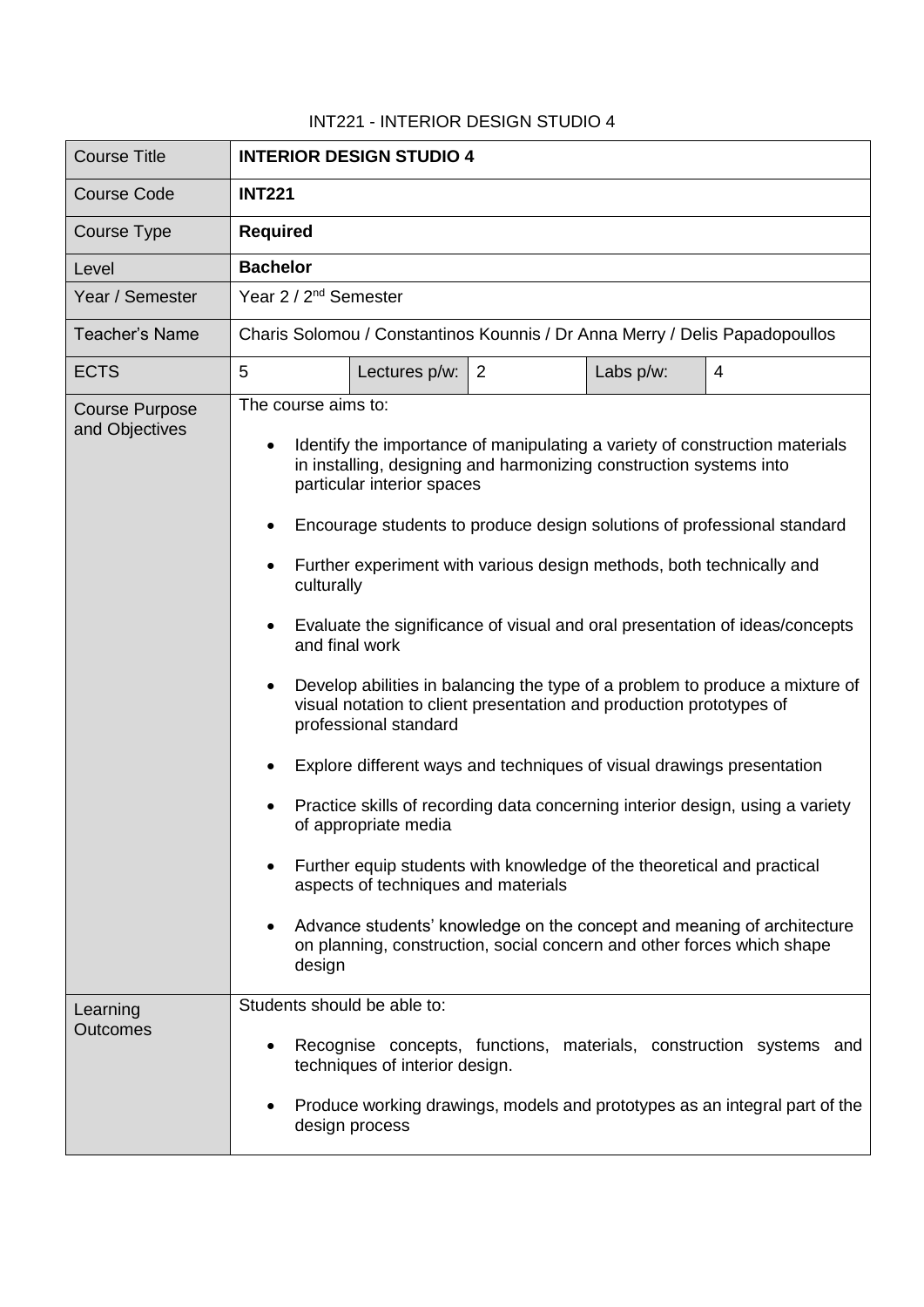|                       | techniques<br>$\bullet$<br>outputs to make a complete project presentation<br>to the client                                                                                                                                                                                                                                                            |                | Develop detailed drawings with a focus on materials and construction<br>Present digital techniques of 3D representation in combination with 2D<br>Identify the importance of a good presentation of an interior design project<br>Recognize concept and meaning of architectural planning and construction<br>Identify with social concerns as well as other forces which shape design |  |
|-----------------------|--------------------------------------------------------------------------------------------------------------------------------------------------------------------------------------------------------------------------------------------------------------------------------------------------------------------------------------------------------|----------------|----------------------------------------------------------------------------------------------------------------------------------------------------------------------------------------------------------------------------------------------------------------------------------------------------------------------------------------------------------------------------------------|--|
| Prerequisites         | <b>INT221</b>                                                                                                                                                                                                                                                                                                                                          | Co-requisites: | $\qquad \qquad \blacksquare$                                                                                                                                                                                                                                                                                                                                                           |  |
| <b>Course Content</b> | <b>Course Content (Syllabus):</b>                                                                                                                                                                                                                                                                                                                      |                | The course is designed to further enhance and expand the understanding of design<br>issues. It incorporates more advanced acquired knowledge; skills and learning<br>experience in order to solve functional and aesthetic problems in commercial and                                                                                                                                  |  |
|                       | design.                                                                                                                                                                                                                                                                                                                                                |                | working environments. Furthermore, students are expected to develop their<br>conceptual perception and analytical abilities of design through a variety of<br>processes and acquire advanced technical skills for visually communicating interior                                                                                                                                      |  |
|                       | Students work on a particular project (The Restaurant). They visit, survey and<br>understand the given space in order to investigate the theme. The development of<br>a concept as well as the visual drawings from the outset will place importance on<br>specific concepts and understanding on the process of designing and design<br>quality.      |                |                                                                                                                                                                                                                                                                                                                                                                                        |  |
|                       | The subject deals with Interior Design problems within a restaurant environment.<br>Through the analysis of: the functionality of space; layout; spatial perception;<br>accessibility issues; as well as functional workings of both the front and back of<br>house students will acquire the knowledge needed for a fully working design<br>proposal. |                |                                                                                                                                                                                                                                                                                                                                                                                        |  |
|                       | The orientation of staff (Including commercial kitchens) as well as the comfort of the<br>customer must also be explored. A large part of the subject will be devoted to the<br>representational parameters within interior design. Furthermore, students must be<br>concerned with the overall branding and exterior design of the restaurant.        |                |                                                                                                                                                                                                                                                                                                                                                                                        |  |
|                       | professional client standard presentations.                                                                                                                                                                                                                                                                                                            |                | Students will be given the opportunity to identify and defining a problem formulating<br>a brief and planning a visual strategy with complete set of architectural drawings<br>with details and materials along with fully designed 3D representations and                                                                                                                             |  |
|                       | <b>Studio Work:</b><br>schedule. Studio work also includes interim and final critiques.                                                                                                                                                                                                                                                                |                | Studio work is carried out involving the whole group and takes place within the<br>whole spectrum of the duration of the course as this is allocated on the weekly                                                                                                                                                                                                                     |  |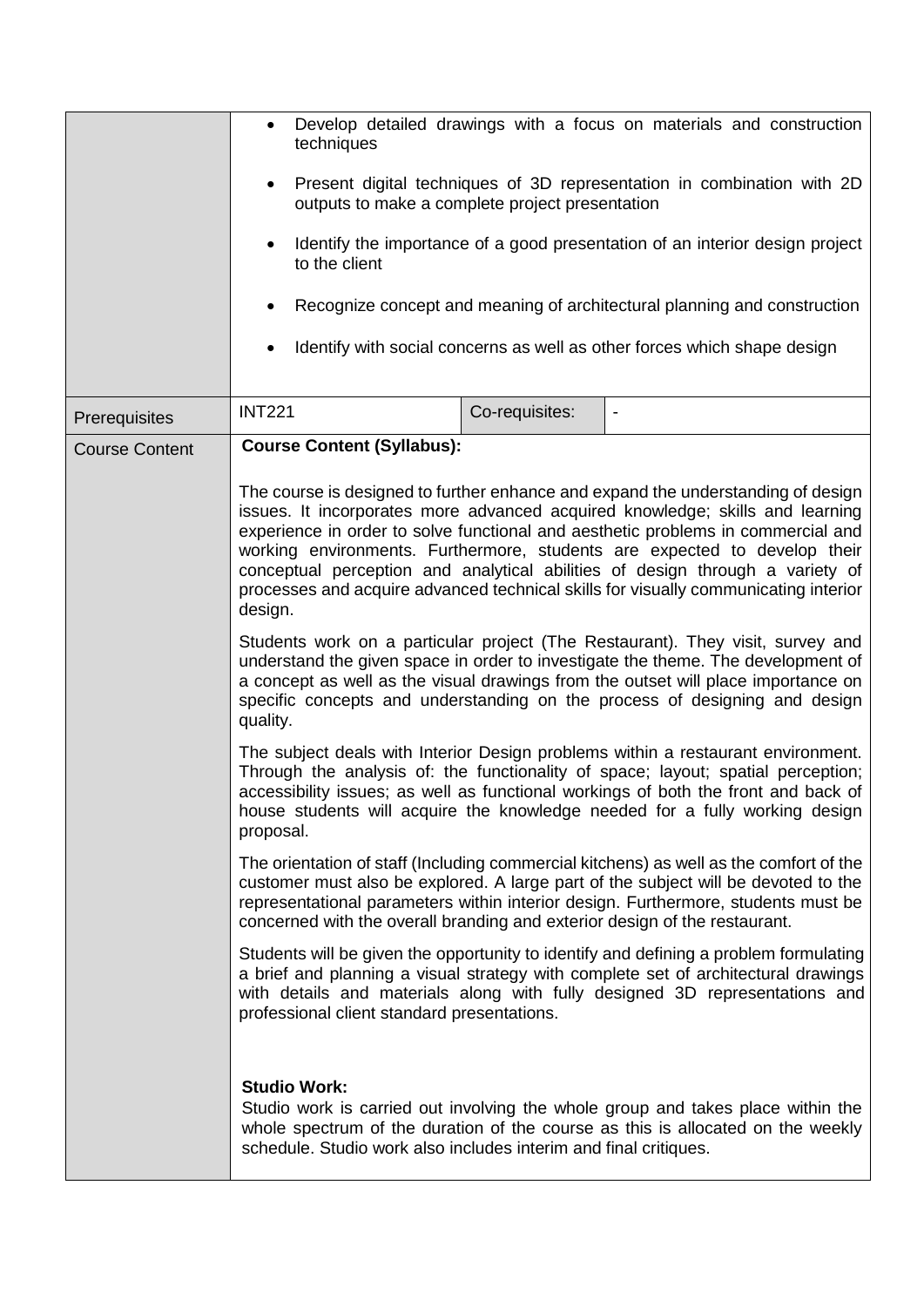| Teaching<br>Methodology      | Extended project briefings<br>$\bullet$<br><b>Site Visits</b><br>٠<br><b>Practical workshops</b><br>٠<br>Demonstrations and discussions on critical parts of the subject<br>٠<br><b>Exercises</b><br>$\bullet$<br><b>Illustrated lectures</b><br>٠<br>Group critiques<br>٠<br>Student centered practical work<br>$\bullet$<br>Personal research, realization and manipulation in project work<br>٠ |
|------------------------------|----------------------------------------------------------------------------------------------------------------------------------------------------------------------------------------------------------------------------------------------------------------------------------------------------------------------------------------------------------------------------------------------------|
| Bibliography /<br>References | 13. Bon Appetit: Restaurant Design / Willems Marlous / Birkhauser Verlag<br>(2006) ISBN 3764377704<br>14. Behind Bars: Design for Cafes and Bars / Marlous Willems / Die Gestalten<br>Verlag (2007) ISBN 3899553004                                                                                                                                                                                |
|                              | 15. Design & Layout of Foodservice Facilities Student Workbook / National<br>Restaurant Association Educational Foundation / Publisher: John Wiley &<br>Sons Inc (2012) ISBN 9780470879849                                                                                                                                                                                                         |
|                              | 16. New Restaurant Design / Bethan Ryder / Laurence King Publishing / (2010)<br>ISBN 185669674X                                                                                                                                                                                                                                                                                                    |
|                              | 17. World Restaurant Design / Alpha Books / Azur Corporation / (2011) ISBN<br>4568504244                                                                                                                                                                                                                                                                                                           |
|                              | 18. Eat! Best of Restaurant Design / Braun Publishing AG (2012) ISBN<br>9783037681282                                                                                                                                                                                                                                                                                                              |
|                              | 19. The Interior Design Reference & Specification Book updated & revised:<br>Everything Interior Designers Need to Know Every Day, Chris Grimly<br>and Mimi Love, Rockport Publishers Inc. (2018)                                                                                                                                                                                                  |
|                              | 20. Architects' Data, By Ernst Neufert and Peter Neufert, (2012) ISBN13<br>9781405192538.                                                                                                                                                                                                                                                                                                          |
|                              | 21. Human Dimension And Interior Space (1979) By Martin Zelnik and Julius<br>Panero, ISBN13 9780823072712.                                                                                                                                                                                                                                                                                         |
|                              | 22. Architectural Drawing: A Visual Compendium of Types and Methods, by<br>Rendow Yee ISBN13 9781118012871.                                                                                                                                                                                                                                                                                        |
|                              | 23. Architectural Drawing Course: Tools and Techniques for 2D and 3D<br>Representation, by Mo Zell (2008) ISBN13 9780764138140.                                                                                                                                                                                                                                                                    |
|                              | 24. From Brief to Build, J. Hudson, Laurence King, 2010 ISBN 1856696979                                                                                                                                                                                                                                                                                                                            |
|                              | 25. Materials and Interior Design, Lorraine Farrelly, Laurence King, (2012) ISBN<br>1856697592                                                                                                                                                                                                                                                                                                     |
|                              | 26. Construction and Detailing for Interior Design, D. Plunkett, Laurence King,<br>(2015) ISBN 1780674775                                                                                                                                                                                                                                                                                          |